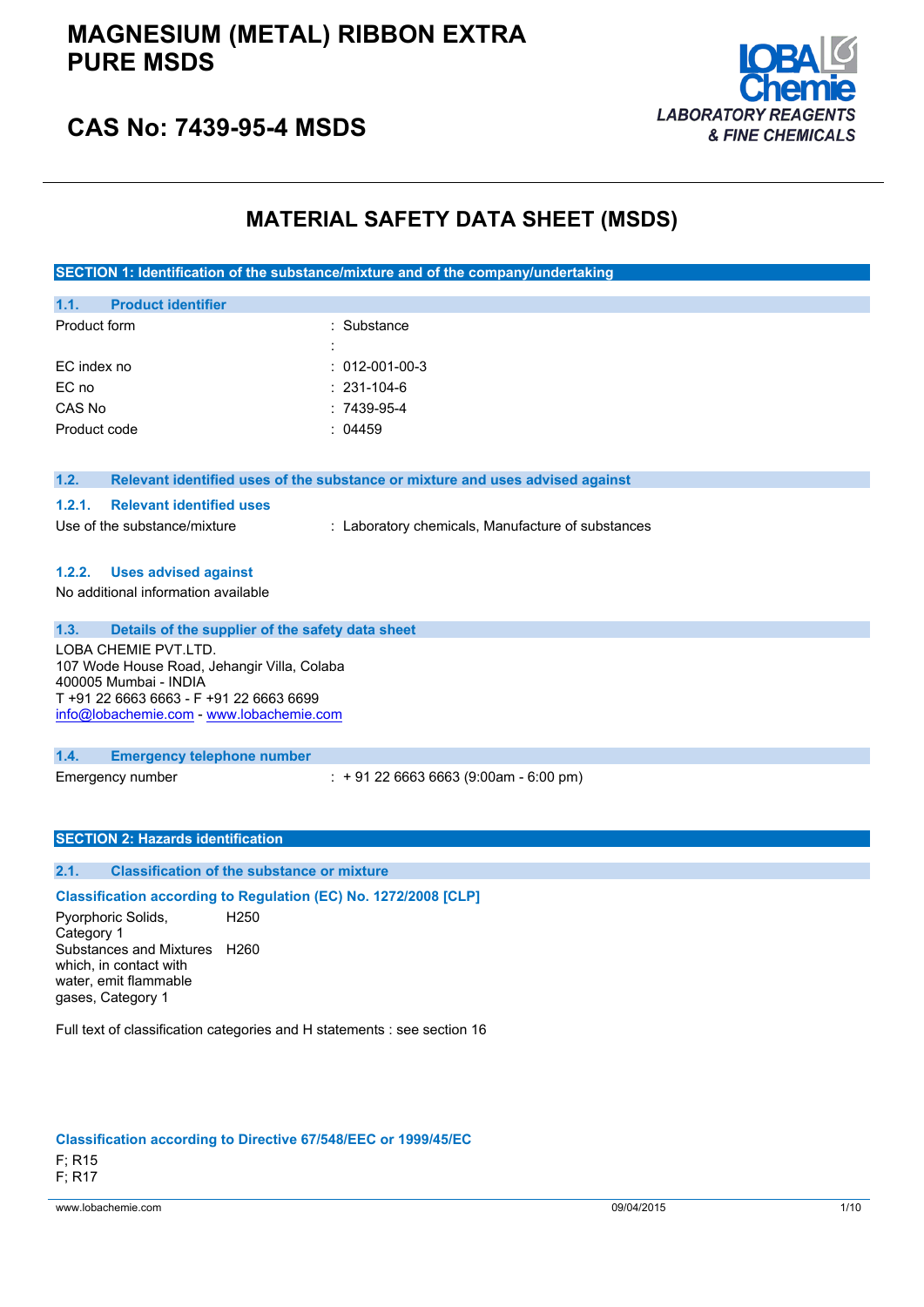Safety Data Sheet

Full text of R-phrases: see section 16

### **Adverse physicochemical, human health and environmental effects**

No additional information available



#### **2.3. Other hazards**

No additional information available

| <b>SECTION 3: Composition/information on ingredients</b> |                                       |  |  |
|----------------------------------------------------------|---------------------------------------|--|--|
|                                                          |                                       |  |  |
| 3.1.<br><b>Substance</b>                                 |                                       |  |  |
| Name                                                     | : MAGNESIUM (METAL) RIBBON Extra Pure |  |  |
| CAS No                                                   | $:7439-95-4$                          |  |  |
| EC no                                                    | $: 231 - 104 - 6$                     |  |  |
| EC index no                                              | $: 012 - 001 - 00 - 3$                |  |  |
|                                                          |                                       |  |  |
|                                                          |                                       |  |  |
|                                                          |                                       |  |  |
| Full text of R- and H-phrases: see section 16            |                                       |  |  |

**3.2. Mixture** Not applicable

| <b>SECTION 4: First aid measures</b>             |                                                                                                                                                                  |  |  |
|--------------------------------------------------|------------------------------------------------------------------------------------------------------------------------------------------------------------------|--|--|
|                                                  |                                                                                                                                                                  |  |  |
| 4.1.<br><b>Description of first aid measures</b> |                                                                                                                                                                  |  |  |
| First-aid measures after inhalation              | : Remove person to fresh air and keep comfortable for breathing. Give oxygen or<br>artificial respiration if necessary. If you feel unwell, seek medical advice. |  |  |
| First-aid measures after skin contact            | Brush off loose particles from skin. Immerse in cool water/wrap in wet bandages.                                                                                 |  |  |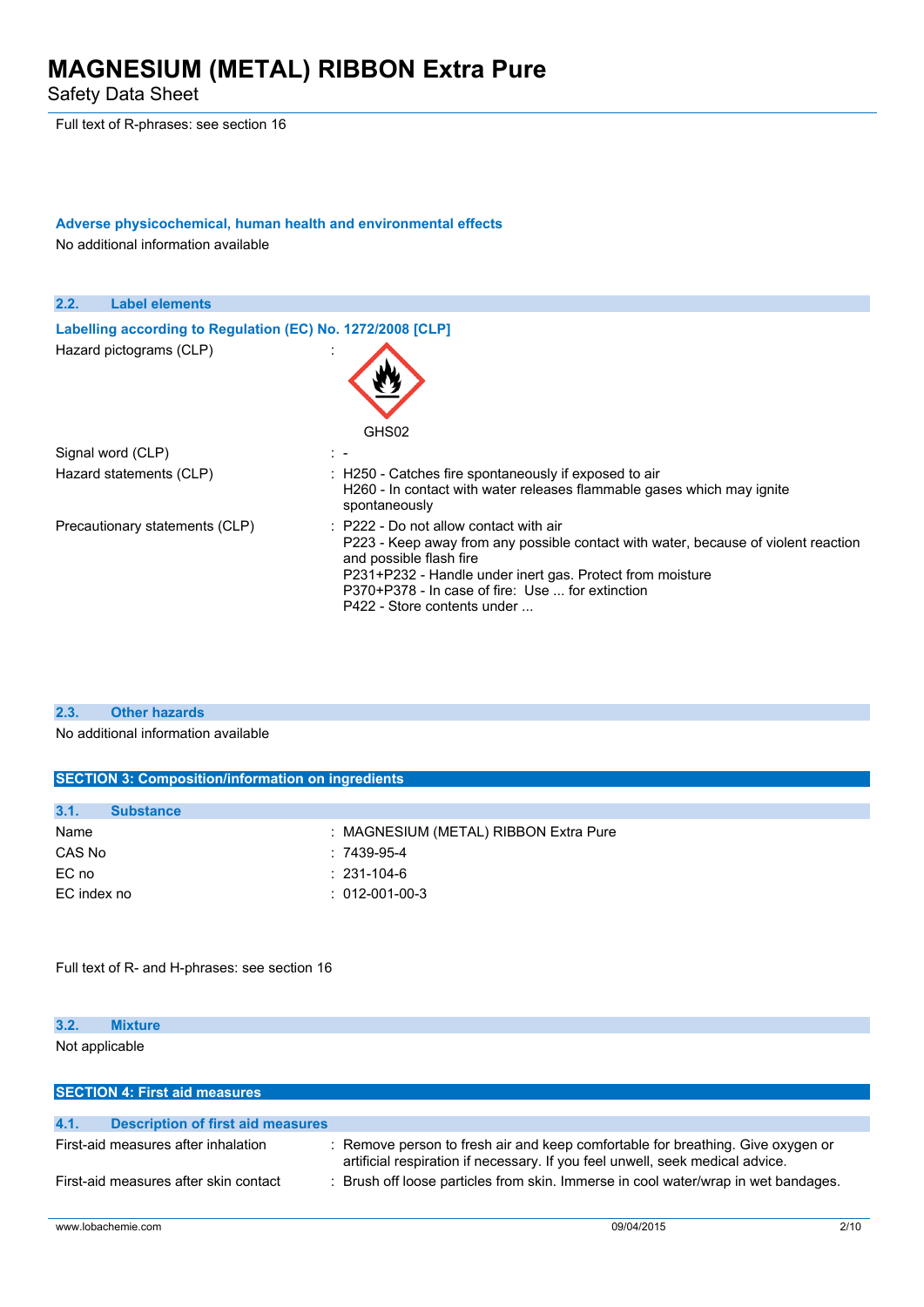| First-aid measures after eye contact                                        | : Remove contact lenses, if present and easy to do. Continue rinsing. Rinse cautiously<br>with water for several minutes. If eye irritation persists: Get medical advice/attention.                                                  |  |  |
|-----------------------------------------------------------------------------|--------------------------------------------------------------------------------------------------------------------------------------------------------------------------------------------------------------------------------------|--|--|
| First-aid measures after ingestion                                          | : Rinse mouth out with water. If you feel unwell, seek medical advice.                                                                                                                                                               |  |  |
| Most important symptoms and effects, both acute and delayed<br>4.2.         |                                                                                                                                                                                                                                      |  |  |
| No additional information available                                         |                                                                                                                                                                                                                                      |  |  |
| 4.3.                                                                        | Indication of any immediate medical attention and special treatment needed                                                                                                                                                           |  |  |
| No additional information available                                         |                                                                                                                                                                                                                                      |  |  |
| <b>SECTION 5: Firefighting measures</b>                                     |                                                                                                                                                                                                                                      |  |  |
| 5.1.<br><b>Extinguishing media</b>                                          |                                                                                                                                                                                                                                      |  |  |
| Suitable extinguishing media                                                | : dry chemical powder, alcohol-resistant foam, carbon dioxide (CO2).                                                                                                                                                                 |  |  |
| Unsuitable extinguishing media                                              | : Do not use extinguishing media containing water.                                                                                                                                                                                   |  |  |
| 5.2.<br>Special hazards arising from the substance or mixture               |                                                                                                                                                                                                                                      |  |  |
| Fire hazard                                                                 | : Catches fire spontaneously if exposed to air.                                                                                                                                                                                      |  |  |
| 5.3.<br><b>Advice for firefighters</b>                                      |                                                                                                                                                                                                                                      |  |  |
| Protection during firefighting                                              | : Do not attempt to take action without suitable protective equipment.                                                                                                                                                               |  |  |
| <b>SECTION 6: Accidental release measures</b>                               |                                                                                                                                                                                                                                      |  |  |
| 6.1.                                                                        | Personal precautions, protective equipment and emergency procedures                                                                                                                                                                  |  |  |
| General measures                                                            | : Do not allow contact with air.                                                                                                                                                                                                     |  |  |
| 6.1.1.<br>For non-emergency personnel                                       |                                                                                                                                                                                                                                      |  |  |
| <b>Emergency procedures</b>                                                 | : Evacuate unnecessary personnel.                                                                                                                                                                                                    |  |  |
| 6.1.2.<br><b>For emergency responders</b>                                   |                                                                                                                                                                                                                                      |  |  |
| Protective equipment                                                        | : Use personal protective equipment as required.                                                                                                                                                                                     |  |  |
| Emergency procedures                                                        | : Stop release.                                                                                                                                                                                                                      |  |  |
| 6.2.<br><b>Environmental precautions</b>                                    |                                                                                                                                                                                                                                      |  |  |
| Do not allow water (or moist air) contact with this material.               |                                                                                                                                                                                                                                      |  |  |
| 6.3.<br>Methods and material for containment and cleaning up                |                                                                                                                                                                                                                                      |  |  |
| Methods for cleaning up                                                     | : Clean up immediately by sweeping or vacuum.                                                                                                                                                                                        |  |  |
| <b>Reference to other sections</b><br>6.4.                                  |                                                                                                                                                                                                                                      |  |  |
| No additional information available                                         |                                                                                                                                                                                                                                      |  |  |
| <b>SECTION 7: Handling and storage</b>                                      |                                                                                                                                                                                                                                      |  |  |
| 7.1.<br><b>Precautions for safe handling</b>                                |                                                                                                                                                                                                                                      |  |  |
| Additional hazards when processed                                           | : Handle empty containers with care because residual vapours are flammable.<br>Catches fire spontaneously if exposed to air. Keep away from any possible contact<br>with water, because of violent reaction and possible flash fire. |  |  |
| Precautions for safe handling                                               | No naked lights. No smoking. Do not allow contact with air. Protect from moisture.<br>Handle under inert gas.                                                                                                                        |  |  |
| Hygiene measures                                                            | : Wash hands and other exposed areas with mild soap and water before eating,<br>drinking or smoking and when leaving work.                                                                                                           |  |  |
| 7.2.<br><b>Conditions for safe storage, including any incompatibilities</b> |                                                                                                                                                                                                                                      |  |  |
| <b>Technical measures</b>                                                   | : Store contents under                                                                                                                                                                                                               |  |  |
| Storage conditions                                                          | Store in a dry place. Protect from moisture.                                                                                                                                                                                         |  |  |
| Incompatible materials                                                      | : Heat sources. Keep away from any possible contact with water, because of violent<br>reaction and possible flash fire.                                                                                                              |  |  |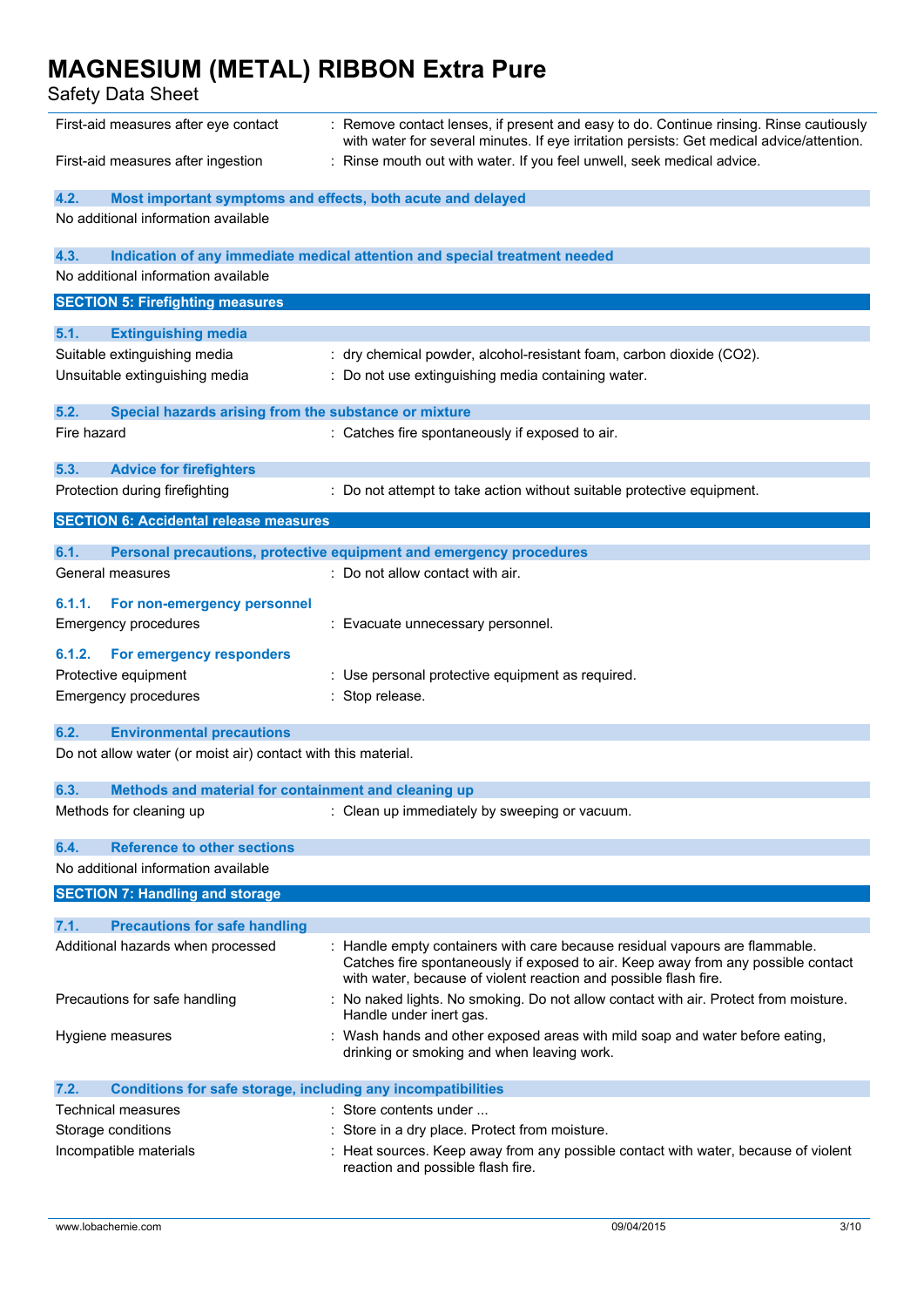| 7.3.                                                    | <b>Specific end use(s)</b> |  |
|---------------------------------------------------------|----------------------------|--|
| No additional information available                     |                            |  |
| <b>SECTION 8: Exposure controls/personal protection</b> |                            |  |
|                                                         |                            |  |
|                                                         | <b>Control parameters</b>  |  |

| 8.2.<br><b>Exposure controls</b>                              |                                                                                                                                |  |  |
|---------------------------------------------------------------|--------------------------------------------------------------------------------------------------------------------------------|--|--|
| Hand protection                                               | : protective gloves                                                                                                            |  |  |
| Eye protection                                                | Chemical goggles or safety glasses                                                                                             |  |  |
| Skin and body protection                                      | : Wear suitable protective clothing                                                                                            |  |  |
| Respiratory protection                                        | : Wear appropriate mask                                                                                                        |  |  |
| <b>SECTION 9: Physical and chemical properties</b>            |                                                                                                                                |  |  |
| 9.1.<br>Information on basic physical and chemical properties |                                                                                                                                |  |  |
| Physical state                                                | : Solid                                                                                                                        |  |  |
| Molecular mass                                                | : 24.31 g/mol                                                                                                                  |  |  |
| Colour                                                        | silver white.                                                                                                                  |  |  |
| Odour                                                         | odourless.                                                                                                                     |  |  |
| Odour threshold                                               | No data available                                                                                                              |  |  |
| pH                                                            | No data available                                                                                                              |  |  |
| Relative evaporation rate (butylacetate=1)                    | : No data available                                                                                                            |  |  |
| Melting point                                                 | : 648 $^{\circ}$ C                                                                                                             |  |  |
| Freezing point                                                | : No data available                                                                                                            |  |  |
| <b>Boiling point</b>                                          | $:~11000~^{\circ}\mathrm{C}$                                                                                                   |  |  |
| Flash point                                                   | : No data available                                                                                                            |  |  |
| Auto-ignition temperature                                     | :4730 °C                                                                                                                       |  |  |
| Decomposition temperature                                     | : No data available                                                                                                            |  |  |
| Flammability (solid, gas)                                     | Catches fire spontaneously if exposed to air, In contact with water releases<br>flammable gases which may ignite spontaneously |  |  |
| Vapour pressure                                               | : No data available                                                                                                            |  |  |
| Relative vapour density at 20 °C                              | : No data available                                                                                                            |  |  |
| Relative density                                              | No data available                                                                                                              |  |  |
| Density<br>Solubility                                         | : 1.74 g/cm <sup>3</sup><br>Water: Insoluble in water                                                                          |  |  |
| Log Pow                                                       | : No data available                                                                                                            |  |  |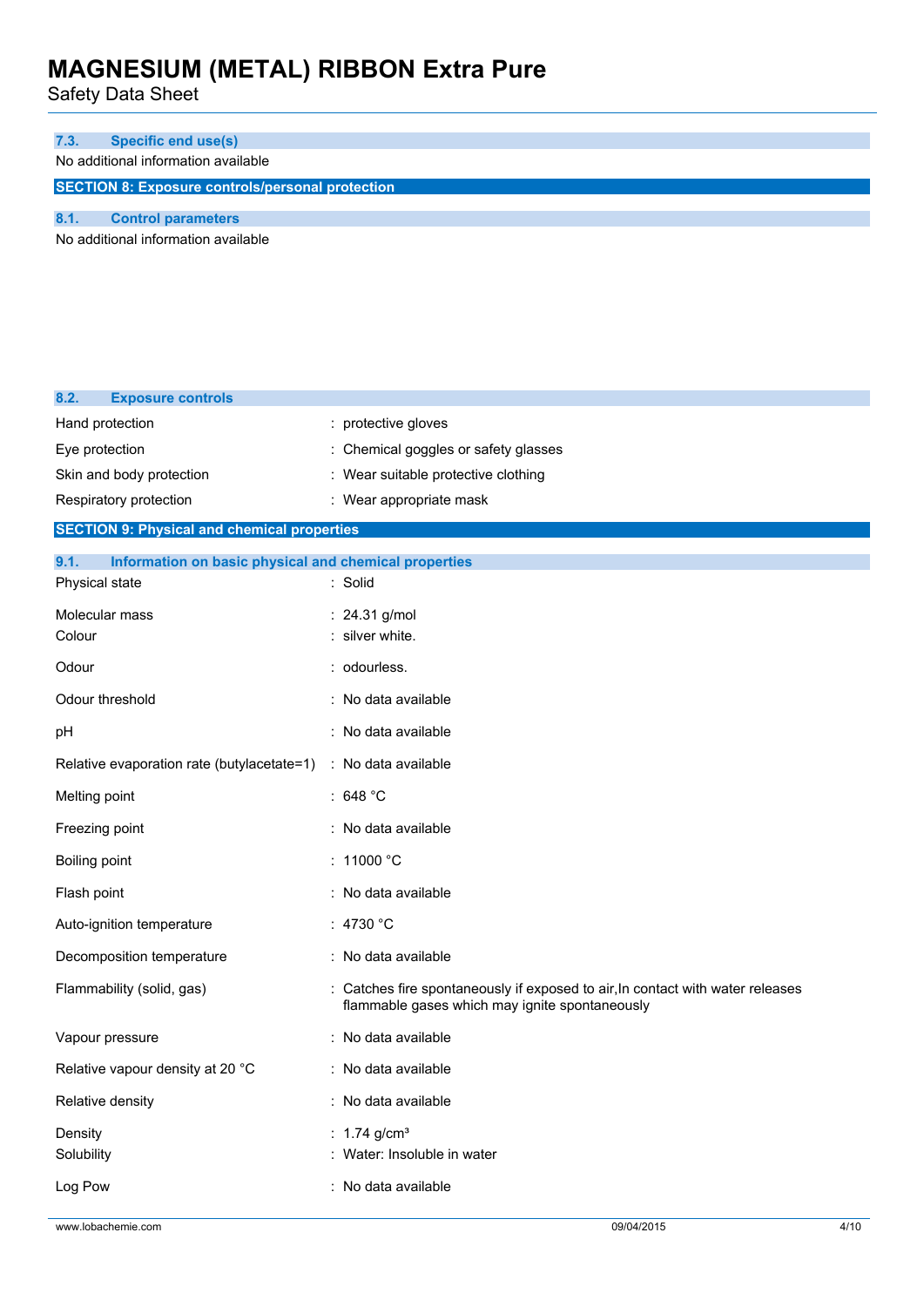### Safety Data Sheet

| Viscosity, kinematic    | : No data available |
|-------------------------|---------------------|
| Viscosity, dynamic      | : No data available |
| Explosive properties    | : No data available |
| Oxidising properties    | : No data available |
| <b>Explosive limits</b> | : No data available |

### **9.2. Other information**

#### No additional information available

#### **SECTION 10: Stability and reactivity**

#### **10.1. Reactivity**

No additional information available

#### **10.2. Chemical stability**

Catches fire spontaneously if exposed to air.

#### **10.3. Possibility of hazardous reactions**

Catches fire spontaneously if exposed to air. In contact with water releases flammable gases which may ignite spontaneously.

#### **10.4. Conditions to avoid**

Do not allow contact with air. Open flame. Overheating. Direct sunlight. Heat. Sparks.

#### **10.5. Incompatible materials**

No additional information available

#### **10.6. Hazardous decomposition products**

No additional information available

### **SECTION 11: Toxicological information 11.1. Information on toxicological effects** Acute toxicity **in the case of the Case of the Case of the Case of the Case of the Case of the Case of the Case of the Case of the Case of the Case of the Case of the Case of the Case of the Case of the Case of the Case of** Skin corrosion/irritation : Not classified Serious eye damage/irritation : Not classified Respiratory or skin sensitisation : Not classified Germ cell mutagenicity **in the case of the CES** certain cell mutagenicity **cases** : Not classified Carcinogenicity **Carcinogenicity** : Not classified

### Reproductive toxicity **in the COV** Reproductive toxicity **in the COV** Reproductive Specific target organ toxicity (single exposure) : Not classified Specific target organ toxicity (repeated exposure) : Not classified

Aspiration hazard **in the set of the set of the set of the set of the set of the set of the set of the set of the set of the set of the set of the set of the set of the set of the set of the set of the set of the set of th**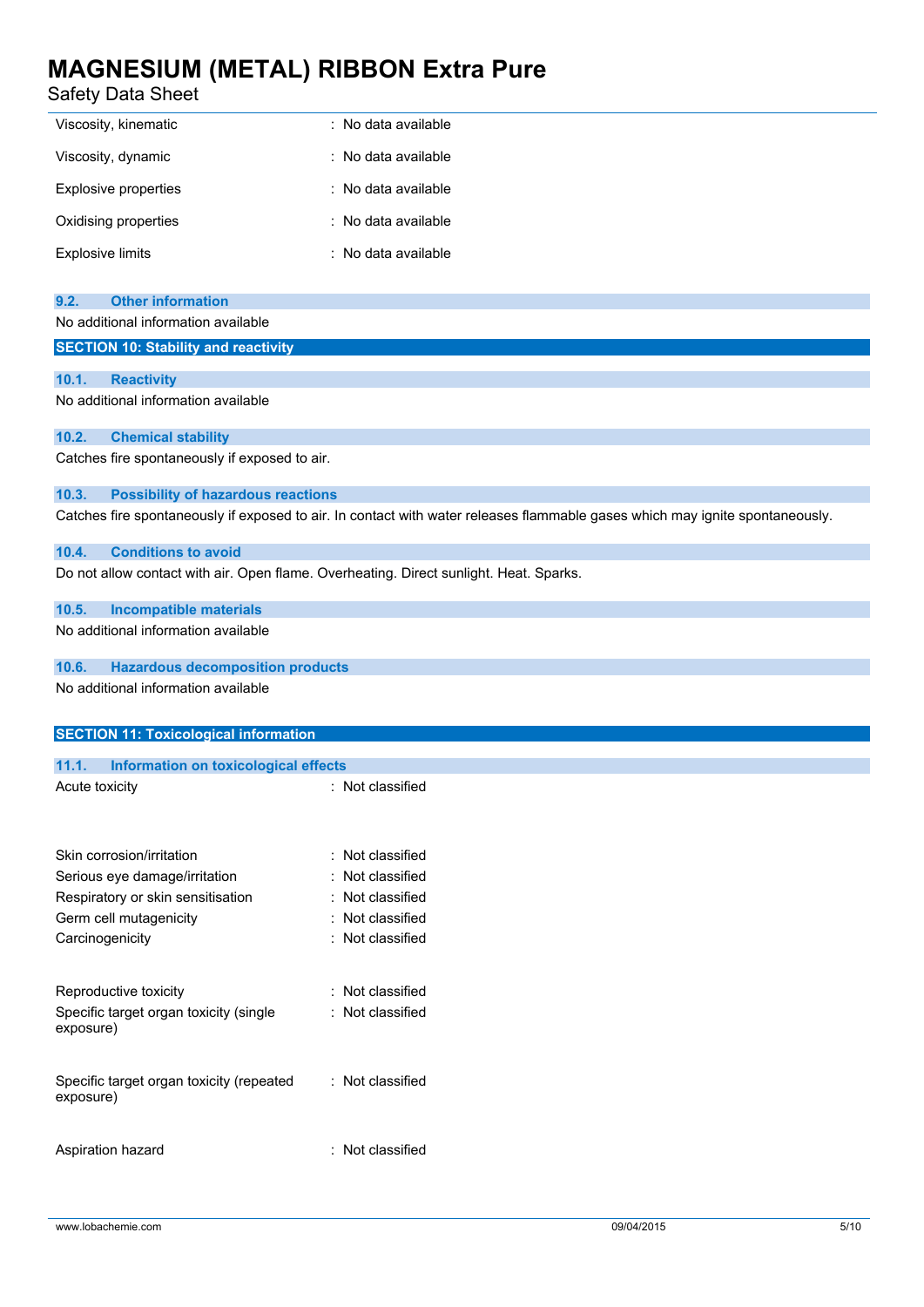| <b>SECTION 12: Ecological information</b>          |                                                                             |  |  |
|----------------------------------------------------|-----------------------------------------------------------------------------|--|--|
|                                                    |                                                                             |  |  |
| 12.1.<br><b>Toxicity</b>                           |                                                                             |  |  |
| No additional information available                |                                                                             |  |  |
| 12.2.<br><b>Persistence and degradability</b>      |                                                                             |  |  |
| No additional information available                |                                                                             |  |  |
| 12.3.<br><b>Bioaccumulative potential</b>          |                                                                             |  |  |
| No additional information available                |                                                                             |  |  |
| 12.4.<br><b>Mobility in soil</b>                   |                                                                             |  |  |
| No additional information available                |                                                                             |  |  |
| 12.5.<br><b>Results of PBT and vPvB assessment</b> |                                                                             |  |  |
| No additional information available                |                                                                             |  |  |
| <b>Other adverse effects</b><br>12.6.              |                                                                             |  |  |
| No additional information available                |                                                                             |  |  |
| <b>SECTION 13: Disposal considerations</b>         |                                                                             |  |  |
| <b>Waste treatment methods</b><br>13.1.            |                                                                             |  |  |
| Product/Packaging disposal<br>recommendations      | : Dispose of contents/container to                                          |  |  |
| Additional information                             | : Handle empty containers with care because residual vapours are flammable. |  |  |
| <b>SECTION 14: Transport information</b>           |                                                                             |  |  |
| In accordance with ADR / RID / IMDG / IATA / ADN   |                                                                             |  |  |
| 14.1.<br><b>UN number</b>                          |                                                                             |  |  |

| UN-No. (ADR)                          | : 1869                               |  |  |
|---------------------------------------|--------------------------------------|--|--|
| UN-No. (IMDG)                         | :1869                                |  |  |
| UN-No.(IATA)                          | :1869                                |  |  |
| UN-No.(ADN)                           | : 1869                               |  |  |
| UN-No. (RID)                          | :1869                                |  |  |
|                                       |                                      |  |  |
| UN proper shipping name<br>14.2.      |                                      |  |  |
| Proper Shipping Name (ADR)            | : MAGNESIUM                          |  |  |
| Proper Shipping Name (IMDG)           | : MAGNESIUM                          |  |  |
| Proper Shipping Name (IATA)           | : MAGNESIUM                          |  |  |
| Proper Shipping Name (ADN)            | : MAGNESIUM                          |  |  |
| Proper Shipping Name (RID)            | : MAGNESIUM                          |  |  |
| Transport document description (ADR)  | : UN 1869 MAGNESIUM, 4.1, III, $(E)$ |  |  |
| Transport document description (IMDG) | $\pm$ UN 1869 MAGNESIUM, 4.1, III    |  |  |
| Transport document description (IATA) | $:$ UN 1869 MAGNESIUM, 4.1, III      |  |  |
| Transport document description (ADN)  | $\pm$ UN 1869 MAGNESIUM, 4.1, III    |  |  |
|                                       |                                      |  |  |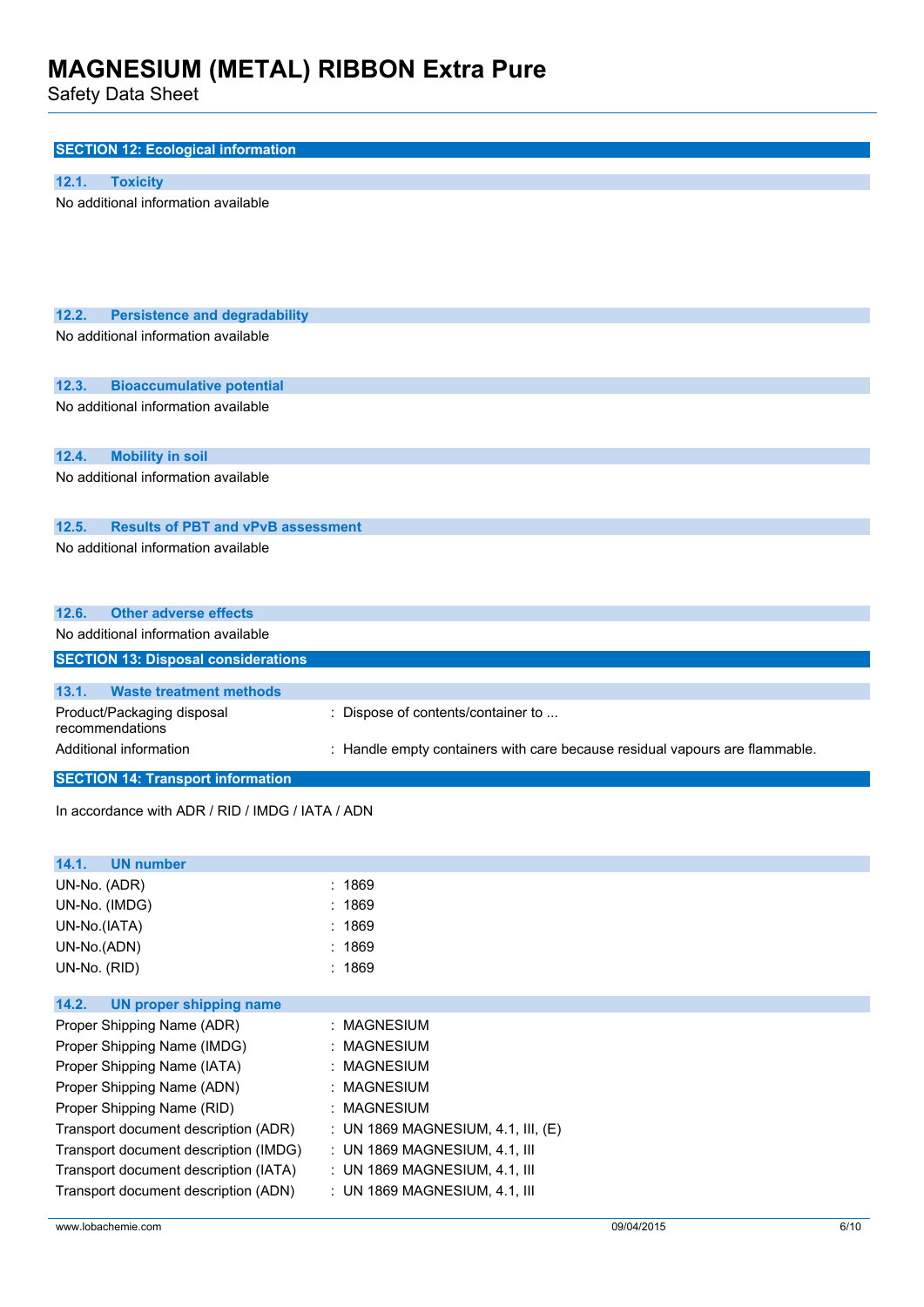| Transport document description (RID)                    | : UN 1869 MAGNESIUM, 4.1, III |
|---------------------------------------------------------|-------------------------------|
| 14.3.<br><b>Transport hazard class(es)</b>              |                               |
| <b>ADR</b><br>Transport hazard class(es) (ADR)          | : 4.1                         |
| Danger labels (ADR)                                     | : 4.1                         |
|                                                         |                               |
|                                                         |                               |
|                                                         |                               |
| <b>IMDG</b>                                             |                               |
| Transport hazard class(es) (IMDG)                       | : 4.1                         |
| Danger labels (IMDG)                                    | : 4.1                         |
|                                                         |                               |
|                                                         |                               |
|                                                         |                               |
| <b>IATA</b>                                             |                               |
| Transport hazard class(es) (IATA)                       | : 4.1<br>: 4.1                |
| Hazard labels (IATA)                                    |                               |
|                                                         |                               |
|                                                         |                               |
|                                                         |                               |
| <b>ADN</b>                                              |                               |
| Transport hazard class(es) (ADN)<br>Danger labels (ADN) | : 4.1<br>: 4.1                |
|                                                         |                               |
|                                                         |                               |
|                                                         |                               |
|                                                         |                               |
| <b>RID</b><br>Transport hazard class(es) (RID)          | : 4.1                         |
| Danger labels (RID)                                     | : $4.1$                       |
|                                                         |                               |
|                                                         |                               |
|                                                         |                               |
| 14.4.<br><b>Packing group</b>                           |                               |
| Packing group (ADR)                                     | $\colon$ III                  |
| Packing group (IMDG)<br>Packing group (IATA)            | $\colon$ III<br>$\div$ III    |
| Packing group (ADN)                                     | $\colon$ III                  |
| www.lobachemie.com                                      | 09/04/2015<br>$7/10$          |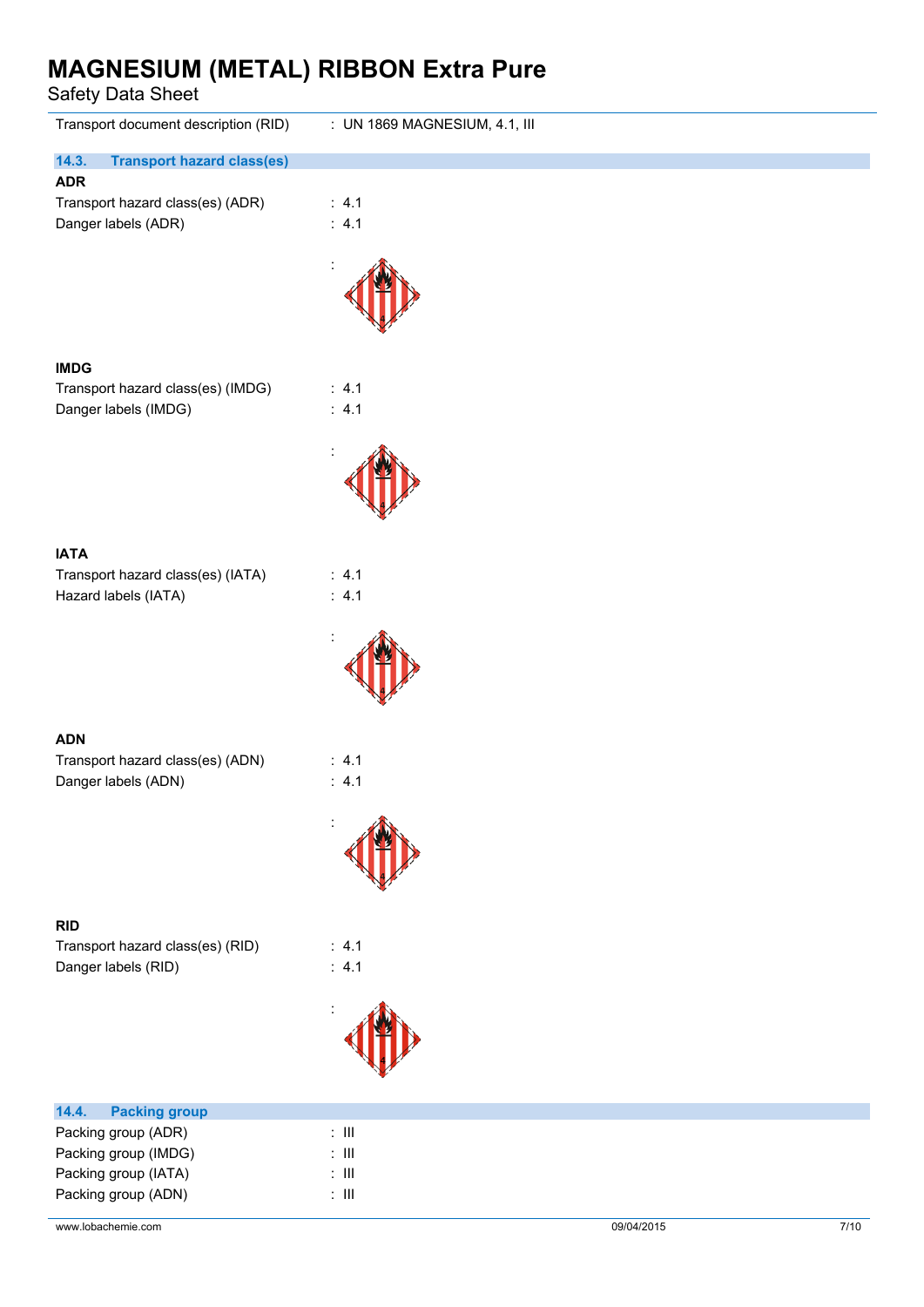Safety Data Sheet

| Packing group (RID)                   | : III                                    |
|---------------------------------------|------------------------------------------|
| <b>Environmental hazards</b><br>14.5. |                                          |
| Dangerous for the environment         | : No                                     |
| Marine pollutant                      | : No                                     |
| Other information                     | : No supplementary information available |

#### $14.6.$ **14.6. Special precautions for user**

| - Overland transport                                         |                                          |
|--------------------------------------------------------------|------------------------------------------|
| Classification code (ADR)                                    | : F3                                     |
| Special provision (ADR)                                      | : 59                                     |
| Limited quantities (ADR)                                     | : 5kg                                    |
| Excepted quantities (ADR)                                    | : E1                                     |
| Packing instructions (ADR)                                   | : P002, IBC08, LP02, R001                |
| Special packing provisions (ADR)                             | : B3                                     |
| Mixed packing provisions (ADR)                               | : MP11                                   |
| Portable tank and bulk container<br>instructions (ADR)       | : T1                                     |
| Portable tank and bulk container special<br>provisions (ADR) | : TP33                                   |
| Tank code (ADR)                                              | : SGAV                                   |
| Vehicle for tank carriage                                    | : AT                                     |
| Transport category (ADR)                                     | :3                                       |
| Special provisions for carriage - Bulk<br>(ADR)              | : VC1, VC2                               |
| Hazard identification number (Kemler No.)                    | :40                                      |
| Orange plates                                                | 40<br>1869                               |
| Tunnel restriction code (ADR)                                | : E                                      |
| EAC code                                                     | : 1Z                                     |
| - Transport by sea                                           |                                          |
| Special provision (IMDG)                                     | : 59,920                                 |
| Limited quantities (IMDG)                                    | : 5 kg                                   |
| Excepted quantities (IMDG)                                   | : E1                                     |
| Packing instructions (IMDG)                                  | : P002, LP02                             |
| IBC packing instructions (IMDG)                              | : IBC08                                  |
| IBC special provisions (IMDG)                                | : B3                                     |
| Tank instructions (IMDG)                                     | : T1                                     |
| Tank special provisions (IMDG)                               | : TP33                                   |
| EmS-No. (Fire)                                               | $: F-G$                                  |
| EmS-No. (Spillage)                                           | $S-G$                                    |
| Stowage category (IMDG)                                      | A                                        |
| Stowage and handling (IMDG)                                  | : H1                                     |
| Segregation (IMDG)                                           | SG17, SG32, SG35, SG36, SG52, SG25, SG26 |
| MFAG-No                                                      | : 138                                    |
| - Air transport                                              |                                          |
| PCA Excepted quantities (IATA)                               | : E1                                     |
| PCA Limited quantities (IATA)                                | : Y443                                   |
| PCA limited quantity max net quantity<br>(IATA)              | : 10kg                                   |
|                                                              |                                          |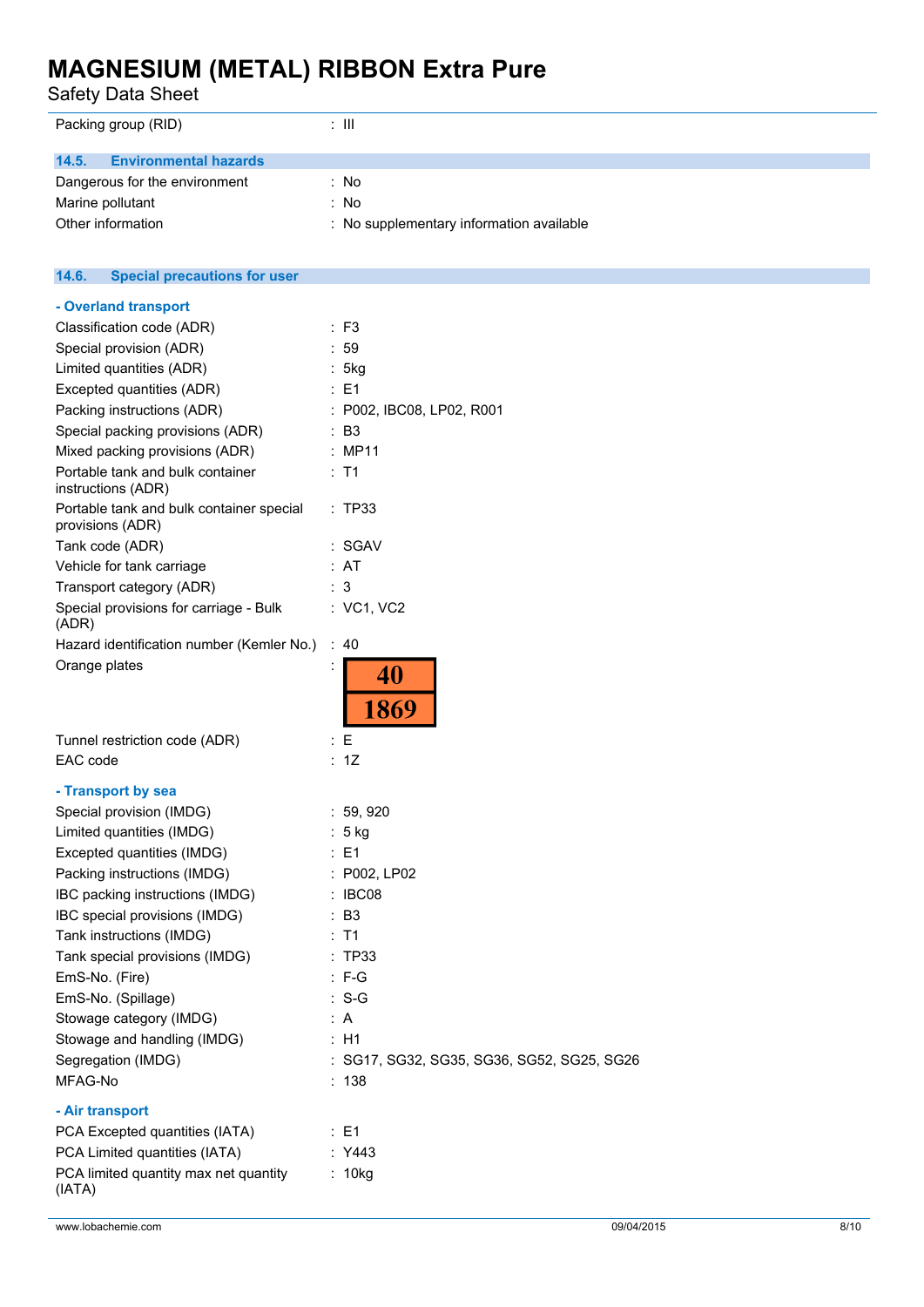### Safety Data Sheet

| PCA packing instructions (IATA)                              | : 446                     |
|--------------------------------------------------------------|---------------------------|
| PCA max net quantity (IATA)                                  | $: 25$ kg                 |
| CAO packing instructions (IATA)                              | : 449                     |
| CAO max net quantity (IATA)                                  | : 100kg                   |
| Special provision (IATA)                                     | : A15                     |
| ERG code (IATA)                                              | : 3L                      |
| - Inland waterway transport                                  |                           |
| Classification code (ADN)                                    | $:$ F <sub>3</sub>        |
| Special provisions (ADN)                                     | 59                        |
| Limited quantities (ADN)                                     | $: 5$ kg                  |
| Excepted quantities (ADN)                                    | $E = 1$                   |
| Equipment required (ADN)                                     | $:$ PP                    |
| Number of blue cones/lights (ADN)                            | $\therefore$ 0            |
|                                                              |                           |
| - Rail transport                                             |                           |
| Classification code (RID)                                    | $:$ F <sub>3</sub>        |
| Special provision (RID)                                      | :59                       |
| Limited quantities (RID)                                     | : $5kg$                   |
| Excepted quantities (RID)                                    | : E1                      |
| Packing instructions (RID)                                   | : P002, IBC08, LP02, R001 |
| Special packing provisions (RID)                             | : B3                      |
| Mixed packing provisions (RID)                               | : MP11                    |
| Portable tank and bulk container<br>instructions (RID)       | $:$ T1                    |
| Portable tank and bulk container special<br>provisions (RID) | : TP33                    |
| Tank codes for RID tanks (RID)                               | : SGAV                    |
| Transport category (RID)                                     | 3                         |
| Special provisions for carriage - Packages<br>(RID)          | : W1                      |
| Special provisions for carriage - Bulk<br>(RID)              | : VC1, VC2                |
| Colis express (express parcels) (RID)                        | $:$ CE11                  |
| Hazard identification number (RID)                           | : 40                      |

**14.7. Transport in bulk according to Annex II of MARPOL 73/78 and the IBC Code**

Not applicable

**SECTION 15: Regulatory information**

**15.1. Safety, health and environmental regulations/legislation specific for the substance or mixture**

#### **15.1.1. EU-Regulations**

No REACH Annex XVII restrictions

MAGNESIUM (METAL) RIBBON Extra Pure is not on the REACH Candidate List MAGNESIUM (METAL) RIBBON Extra Pure is not on the REACH Annex XIV List

#### **15.1.2. National regulations**